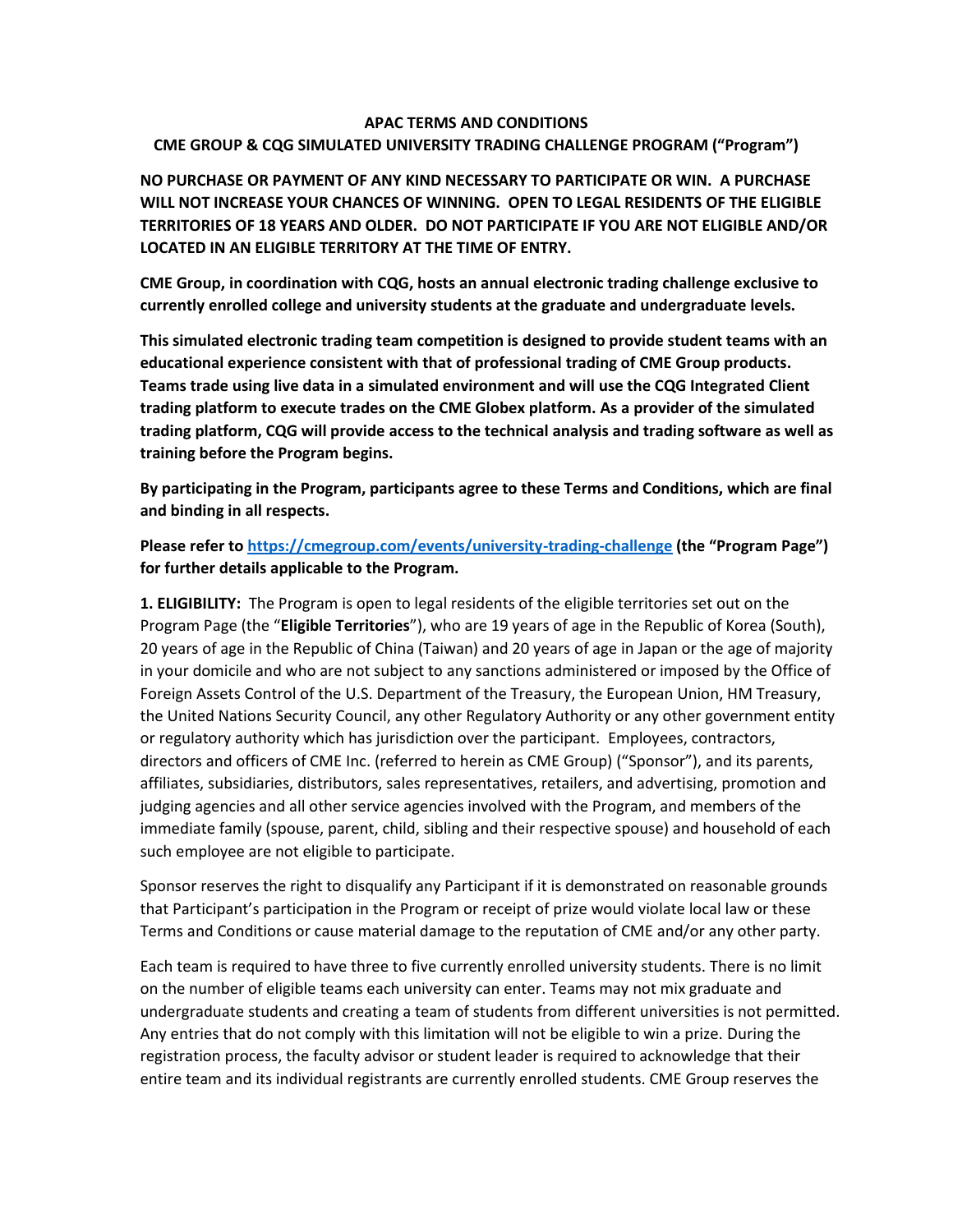right to request official student enrollment verification at any time before, during or after the challenge.

Teams will be confirmed as registered on a first-come, first-served basis. The team lead will receive an e-mail confirmation after their team has successfully registered. Teams can register at [https://cmegroup.com/events/university-trading-challenge.](https://cmegroup.com/events/university-trading-challenge) The full Terms and Conditions are available at [https://cmegroup.com/events/university-trading-challenge/2021-trading-challenge.](https://cmegroup.com/events/university-trading-challenge/2021-trading-challenge)

## **2. THE PROGRAM PERIOD:**

Registration Period

- Pre-registration (via Faculty Advisor) opens Monday, August 23, 2021 at 9:00 a.m. Central Standard Time ("CST") / 10:00 a.m. Eastern Standard Time ("EST") / 3:00 p.m. Greenwich Mean Time ("GMT") / 11:00 p.m. Taiwan Standard Time ("TST")/ Tuesday, August 24, 2021 at 00:00 a.m. Korea Standard Time ("KST")
- Registration for general student population opensWednesday, September 8, 2021 at 9:00 a.m. CST / 10:00 a.m. EST / 3:00 p.m. GMT / 11:00 p.m. TST /Thursday, September 9, 2021 at 00:00 a.m. KST
- Registration for the competition closes onThursday, September 30, 2021 at 5:00 p.m. CST / 6:00 p.m. EST / 11:00 p.m. GMT / Friday, October 1, 2021 at 07:00 a.m. TST and at 08:00 KST

Trading Challenge Program Period

The Program begins at 5:00 p.m. Central Standard Time ("CST") / 6:00 p.m. Eastern Standard Time ("EST") / 11:00 p.m. Greenwich Mean Time ("GMT") on Sunday, October 3, 2021 and begins at 7:00 a.m. Taiwan Standard Time ("TST") / 8:00 a.m. Korean Standard Time ("KST") on Monday, October 4, 2021 and ends at 4:00 p.m. CST / 5:00 p.m. EST / 10:00 p.m. GMT on Friday, October 29, 2021 and ends at 6:00 a.m. TST / 7:00 a.m. KST on Saturday, October 30, 2021, respectively (the "Program Period").

# **3. TO PARTICIPATE:**

Teams will be able to trade all CME Group futures products through CME Globex on CQG's trading applications during the competition. CME Globex is an open access marketplace that allows you to directly enter your own trades and participate in the trading process, including viewing the book of orders and real-time price data. To access CME Globex, participants will use CQG's CME Groupcertified trading applications and connectivity. CQG will create a simulated trading account for each team. Competition products do not have specified contract months. Teams are responsible to be aware of first notice day and expiration days. All profits for these trades are expunged. Only one team member can be logged into the CQG Integrated Client trading platform at a time. If a second team member logs in while another team member is in the system, the first team member will be logged out. Algorithmic trading is not permitted.

Beginning account balances are set at virtual amount of \$500,000. Teams are required to execute at least 10 contracts per day in one competition product or a combination of the competition products. Daily required minimum is 10 contracts, can be an entry (long or short) or an exit. It can also be any combination of 10 contracts which can result in open positions.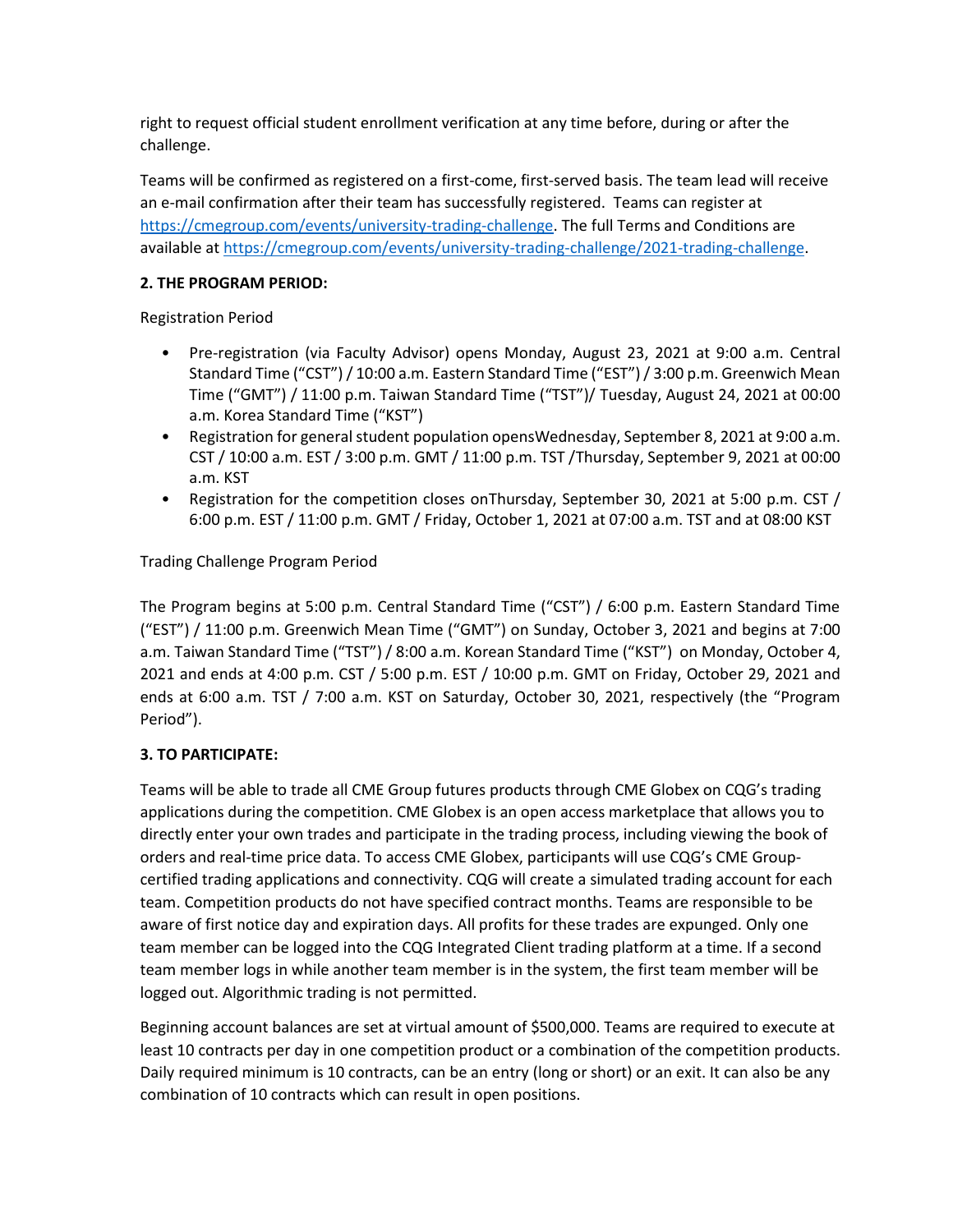Virtual penalties apply to teams during the Program Period for the following scenarios:

- Not executing 10 required contracts per day penalty of virtual amount of \$1,000 per day. This means that team volume traded each day must be a minimum of 10 contracts. If a spread trade is made in one of the exchange traded spreads, volume is the number of those spread contracts traded.
- Teams are penalized \$1,000 per contract not liquidated by expiration.
- Open contracts at the conclusion of the Program \$1,000 per contract plus commission expenses on the open contracts. Any gains will be removed and losing trades will be closed out at settlement price to determine the final account balance.

**Participants who completely deplete their account funds in connection with trading will not receive additional account funds. CQG trading accounts will not be replenished during the Program Period. Sponsor is not responsible for any trading errors. Commissions and any fees from exchanges or regulators will not be considered in account profit and loss calculations.** Those who do not follow all of the instructions above, provide the required information in their enrollment form, or abide by these Terms and Conditions may be disqualified. A student who is registered to participate in the Program under one team shall not participate in the Program for an additional team registered in the Program.

## 4. Personal Data

As the Sponsor, CME Group is required to collect, hold, and process certain personal data in order to comply with the terms and conditions of this trading challenge. By participating, the participant agrees to the processing of their data by CME Group and that personal data provided will be used, distributed, and maintained in accordance with CME Group's Policy http://www.cmegroup.com/privacy-policy.html. CME Group will also share personal data with CQG in accordance with these terms and conditions.

If submitting information on behalf of another participant(s), it is required that those individuals are made aware of how their information will be used and shared prior to providing their information to CME Group.

By participating, each participant agrees that his/her submission is gratuitous and made without restriction, and will not place Sponsor under any obligation. Each participant acknowledges that, by acceptance of his/her submission, Sponsor does not waive any rights to use similar or related ideas previously known to Sponsor, or developed by its employees, or obtained from sources other than participant.

If you are selected as a winner, your information may also be included in a publicly-available winner's list.

Sponsor reserves the right to verify the identity and accuracy of submitted information of a winner and all relevant related parties prior to awarding a prize. Additionally, Sponsor reserves the right to conduct a background check on potential winners to ensure they are eligible and not subject to any sanctions administered or imposed by the Office of Foreign Assets Control of the U.S. Department of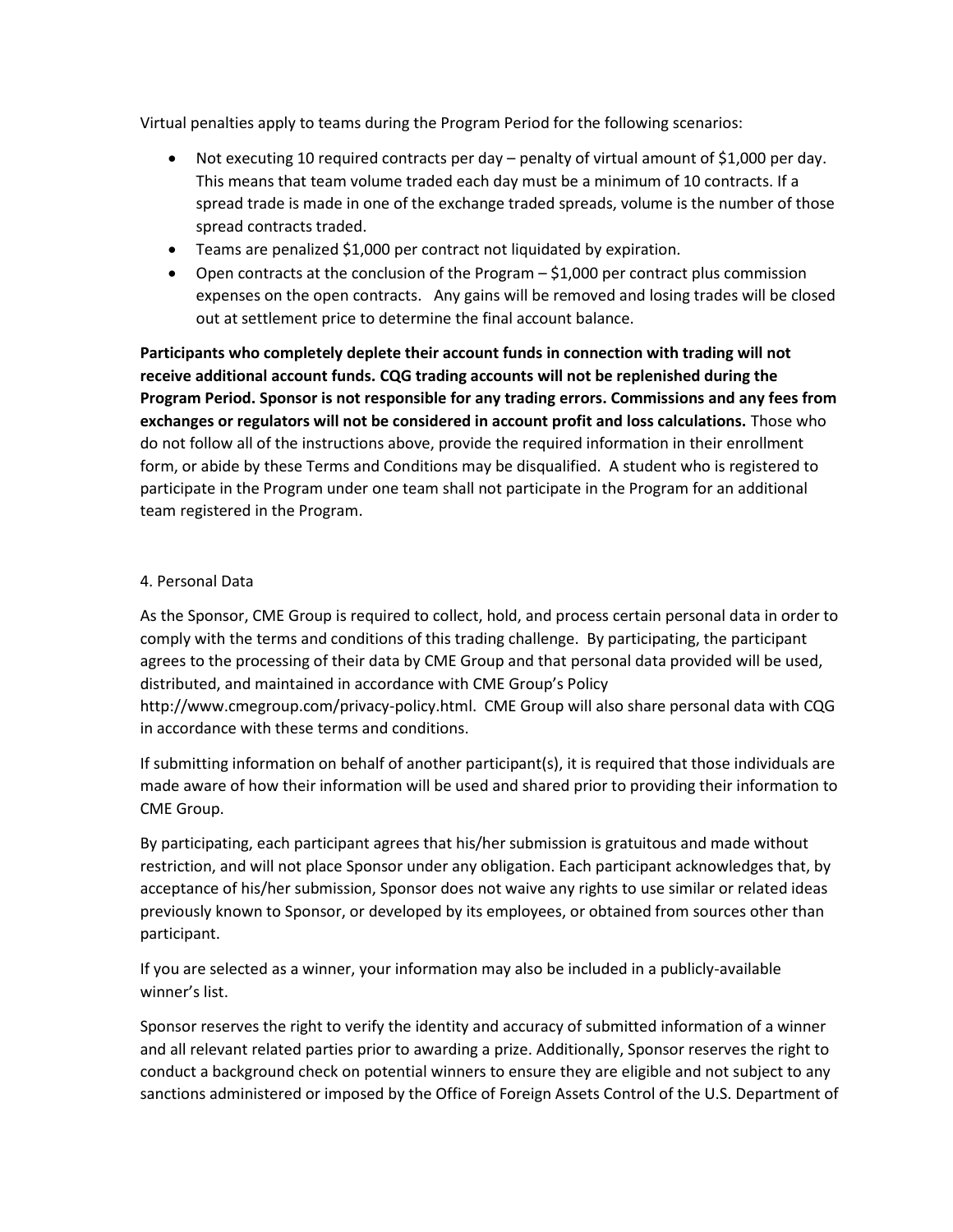the Treasury, the European Union, HM Treasury, the United Nations Security Council, any other Regulatory Authority or any other government entity or regulatory authority which has jurisdiction over the participant. Potential winners will be contacted by email within thirty (30) days from the last day of the Program Period using the contact information given at the time of registration.

**5. WINNER SELECTION**: Teams must complete each of the steps listed above in order to be eligible to receive a prize. Each team's total profit and loss will be calculated daily. A leaderboard may show rankings of top teams, but such leaderboard is for informational purposes only, is not official, may not be accurate and should not be relied upon in any way. Sponsor reserves the right to modify, remove, or amend the leaderboard in the event of any misconduct, in Sponsor's reasonable discretion. The top 5 teams, determined by the final account balance at the conclusion of the Live Competition, receive a cash prize. The eligible team whose trading activities result in the highest total profit based on U.S. dollar value will receive the First Place Prize (as defined in Prize Details), subject to verification and the tie-breaking restrictions below. The eligible team whose trading activities results in the second-highest total profit and loss based on U.S. dollar value will receive the Second Place Prize (as defined in Prize Details), subject to verification and the tie-breaking restrictions below. The eligible team whose trading activities results in the third-highest total profit and loss based on U.S. dollar value will receive the Third Place Prize (as defined in Prize Details), subject to verification and the tie-breaking restrictions below. The eligible team whose trading activities results in the fourth-highest total profit and loss based on U.S. dollar value will receive the Fourth Place Prize (as defined in Prize Details), subject to verification and the tie-breaking restrictions below. The eligible team whose trading activities results in the fifth-highest total profit and loss based on U.S. dollar value will receive the Fifth Place Prize (as defined in Prize Details), subject to verification and the tie-breaking restrictions below. The odds of winning will depend on the number of eligible entrants.

If winner email notification is returned as undeliverable, the prize may be forfeited. Each potential winner may be required to sign and return the Affidavit of Eligibility in the form attached at Schedule A below in order to claim his/her prize and return an unofficial transcript to be verified as an eligible participant and a winner. If a potential prize winner cannot be contacted or fails to sign and return the Affidavit of Eligibility and an unofficial transcript within thirty (30) days, or if any prize notification or prize is returned as undeliverable, such prize may be forfeited. Sponsor is not responsible for any change in email, mailing address and/or telephone number of participants. Unclaimed prizes will not be awarded.

### **6. PRIZE DETAILS:**

The First Place Prize, as defined on the Program Page, shall be awarded in the form of a check/cheque/bank transfer (or any other form as reasonably determined by Sponsor).

The Second Place Prize, as defined on the Program Page, shall be awarded in the form of a check/cheque/bank transfer (or any other form as reasonably determined by Sponsor).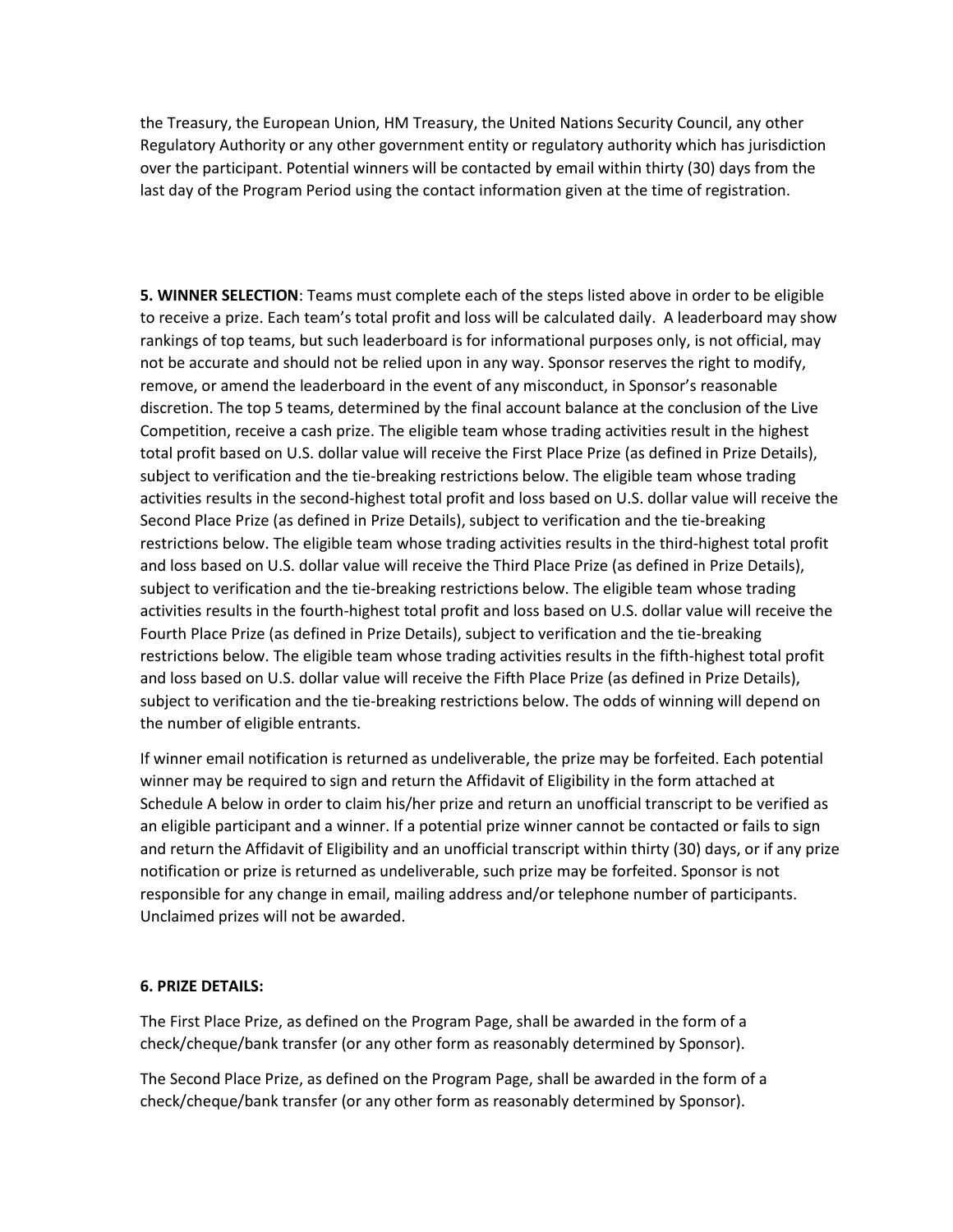The Third Place Prize, as defined on the Program Page, shall be awarded in the form of a check/cheque/bank transfer (or any other form as reasonably determined by Sponsor).

The Fourth Place Prize, as defined on the Program Page, shall be awarded in the form of a check/cheque/bank transfer (or any other form as reasonably determined by Sponsor).

The Fifth Place Prize, as defined on the Program Page, shall be awarded in the form of a check/cheque/bank transfer (or any other form as reasonably determined by Sponsor).

| Tie circumstances                                                                                          | Prize distribution                                                                                                                                                                        | Example                                                                                                                                                                                                                 |
|------------------------------------------------------------------------------------------------------------|-------------------------------------------------------------------------------------------------------------------------------------------------------------------------------------------|-------------------------------------------------------------------------------------------------------------------------------------------------------------------------------------------------------------------------|
| If two (2) teams are tied<br>for the highest total<br>profit based on U.S.<br>dollar value:                | <b>First Place Prize and Second Place</b><br>Prize will be combined and divided<br>equally between the two tied<br>teams                                                                  | If the first place prize is \$2,500<br>and the second place prize is<br>\$1,500, each winning team<br>will receive \$2,000                                                                                              |
| If three (3) teams are<br>tied for the highest total<br>profit based on dollar<br>value:                   | First Place Prize, Second Place Prize,<br>and Third Place Prize will be<br>combined and divided evenly<br>between the three tied teams (with<br>no Second or Third Place Prize<br>winner) | If the First Place Prize is<br>\$2,500 the Second Place Prize<br>is \$1,500 and the Third Place<br>Prize is \$850, each winning<br>team will receive \$1,617                                                            |
| If more than three (3)<br>teams are tied for the<br>highest total profit<br>based on dollar value:         | First Place Prize, Second Place Prize,<br>and Third Place Prize will be<br>combined and divided evenly<br>between all tied teams (with no<br>Second or Third Place Prize winner)          | If the First Place Prize is<br>\$2,500, the Second Place Prize<br>is \$1,500 and the Third Place<br>Prize is \$850, each winning<br>team will receive a sum equal<br>to \$4,850 divided by the<br>number of tied teams. |
| If two (2) teams are tied<br>for the second highest<br>total profit based on<br>dollar value:              | Second Place Prize and Third Place<br>Prize will be combined and divided<br>evenly between the two tied teams<br>(with no Third Place Prize winner)                                       | If the Second Place Prize is<br>\$1,500 and the Third Place<br>Prize is \$850, each winning<br>team will receive \$1,175                                                                                                |
| If more than two (2)<br>teams are tied for the<br>second highest total<br>profit based on dollar<br>value: | Second Place Prize and Third Place<br>Prize will be combined and divided<br>evenly between all tied teams (with<br>no Third Place Prize winner)                                           | If the Second Place Prize is<br>\$1,500 and the Third Place<br>Prize is \$850, each winning<br>team will receive a sum equal<br>to \$2,350 divided by the<br>number of tied teams.                                      |
| If two (2) or more teams<br>are tied for the third                                                         | Third Place Prize will be combined<br>and divided evenly between all tied<br>teams                                                                                                        | If the Third Place Prize is<br>\$850 each winning team will<br>receive a sum equal to \$850                                                                                                                             |

In the event of a tie, tie will be broken as follows: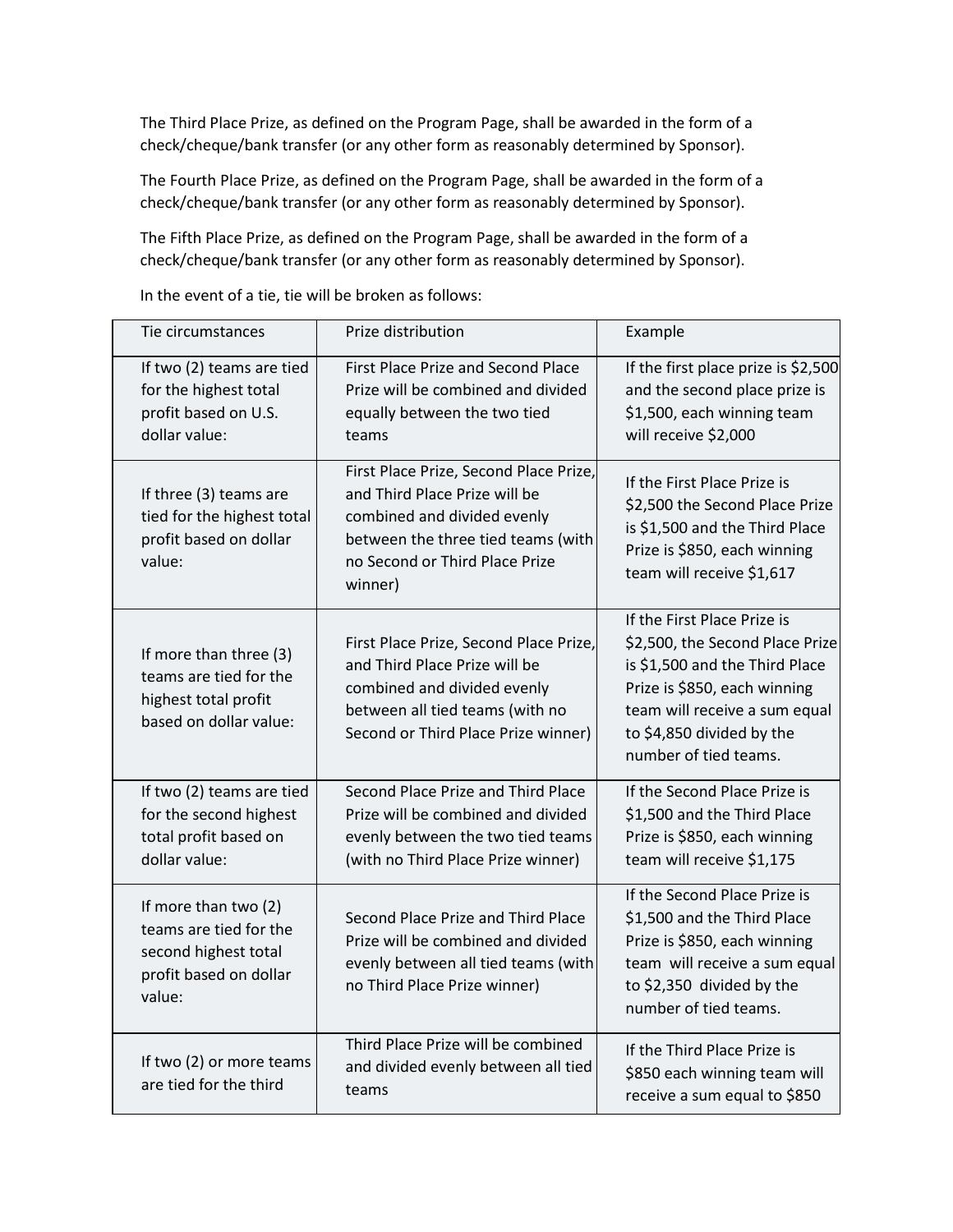| highest total profit<br>based on dollar value:                                                        |                                                                                     | divided by the number of tied<br>teams.                                                                                                 |
|-------------------------------------------------------------------------------------------------------|-------------------------------------------------------------------------------------|-----------------------------------------------------------------------------------------------------------------------------------------|
| If two (2) or more teams<br>are tied for the fourth<br>highest total profit<br>based on dollar value: | Fourth Place Prize will be combined<br>and divided evenly between all tied<br>teams | If the Fourth Place Prize is<br>\$750 each winning team will<br>receive a sum equal to \$750<br>divided by the number of tied<br>teams. |
| If two (2) or more teams<br>are tied for the fifth<br>highest total profit<br>based on dollar value:  | Fifth Place Prize will be combined<br>and divided evenly between all tied<br>teams  | If the Fifth Place Prize is<br>\$500 each winning team will<br>receive a sum equal to \$500<br>divided by the number of tied<br>teams.  |

All cash prizes are distributed amongst confirmed registered team members. Each team member will receive their own cheque with their prize money. As a matter of clarity, prize distribution is done on a per person basis and no lump sum for the entire team will be awarded to the team lead or a designated team member on behalf of a team. Prizes are non-transferable and substitution of prize is offered. Winners will be solely responsible for all federal, state, provincial, territorial and/or local taxes, and for any other fees or costs associated with the prize they receive, regardless of whether it, in whole or in part, is used. Winners will be solely responsible for complying with any tax reporting obligations.

7. **GENERAL TERMS AND CONDITIONS:** Sponsor is not responsible for incorrect or inaccurate entry information due to a cause beyond its reasonable control, whether caused by Internet users or by any of the equipment or programming associated with or utilized in the Program or by any technical or human error which may occur in the processing of the registrations or trades. Sponsor is not responsible for computer system, phone line, hardware, software or program malfunctions, or other errors, failures or delays in computer transmissions or network connections that are human or technical in nature beyond its reasonable control. Sponsor reserves the right to disqualify any individual or team who tampers with the registration and/or trading process. Sponsor reserves the right to cancel or suspend this Program should fraud, virus, bugs or other causes beyond the control of Sponsor corrupt the administration, security or proper operation of the Program. In the event of cancellation, Sponsor will award the prizes to the eligible teams who have completed all necessary steps for registration prior to cancellation and whose Trading Plans and trading activities have resulted in the top five highest total profit based on U.S. dollar value as at the point of cancellation of the Program. Ties shall be handled in accordance with the table set out at Prize Details.

By participating, participants grant to Sponsor for a period of ten (10) years, a non-exclusive, free of charge authorization to use, copy, sublicense, transmit, distribute, publish, edit, delete, display, create derivatives works of, and otherwise exploit participant's challenge trading account, or any portion thereof, together with other materials, edited or altered as Sponsor sees fit, in any manner,